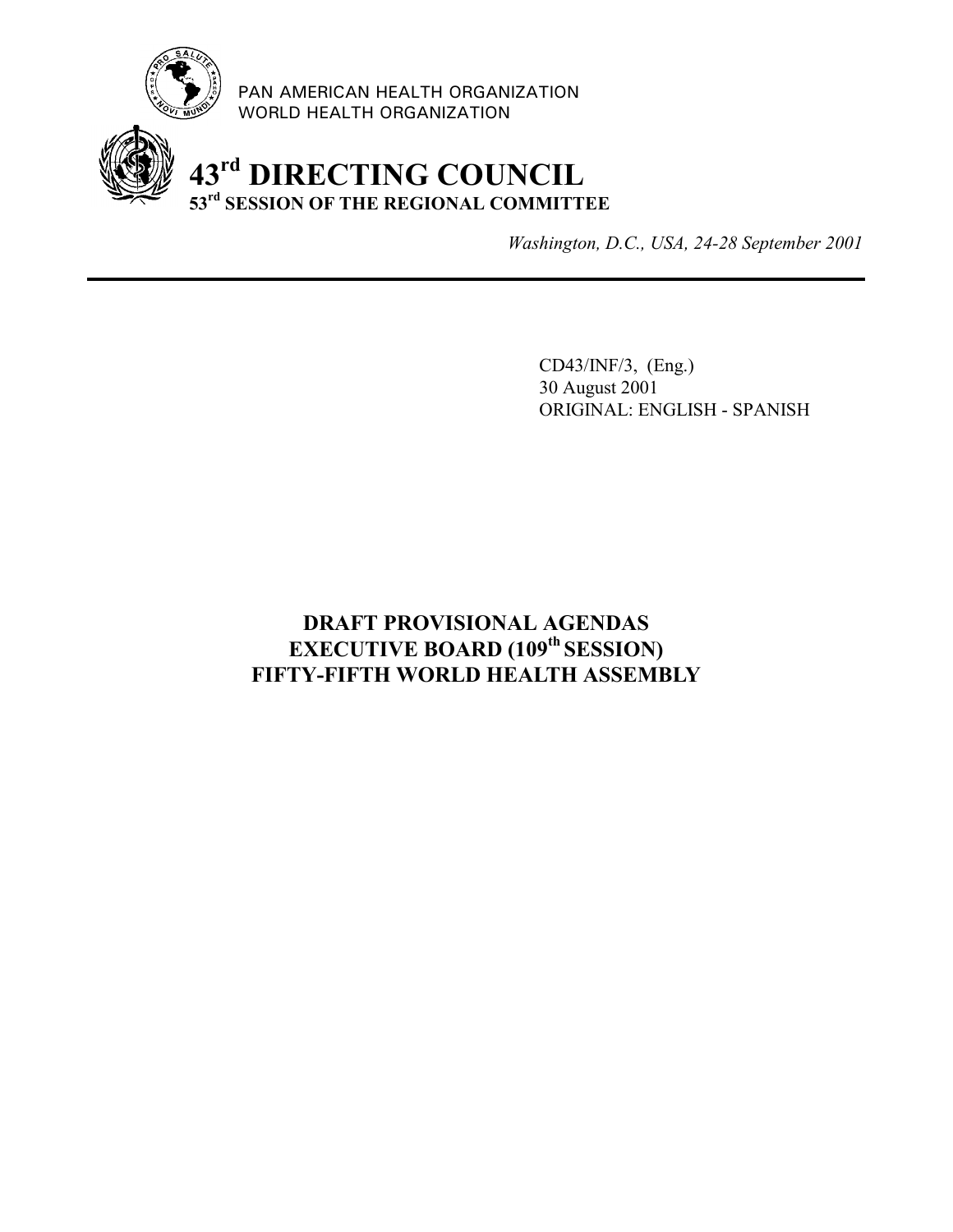

# **WORLD HEALTH ORGANIZATION**

**REGIONAL COMMITTEES** REGIONAL REGIONAL REGIONAL REGIONAL REGIONAL REGIONAL REGIONAL REGIONAL REGIONAL REGIONAL REGIONAL REGIONAL REGIONAL REGIONAL REGIONAL REGIONAL REGIONAL REGIONAL REGIONAL REGIONAL REGIONAL REGIONAL RE **Sessions 2001** 16 August 2001

## **Draft provisional agendas Executive Board (109th session) Fifty-fifth World Health Assembly**

1. In accordance with the Rules of Procedure of the Executive Board, the provisional agenda of each session shall be drawn up by the Director-General in consultation with the Chairman. It shall be dispatched with the notice of convocation six weeks before the commencement of a session.

2. The attached draft provisional agenda for the 109th session of the Executive Board will be the subject of further consultation between the Director-General and the Chairman. It includes items requested by the Health Assembly or the Board at a previous session, proposed by members of the Board, and proposed by the Director-General. It is submitted to the regional committees for information.

3. In accordance with the Rules of Procedure of the Health Assembly, the Board shall prepare the provisional agenda of each regular session of the Health Assembly after consideration of proposals submitted by the Director-General.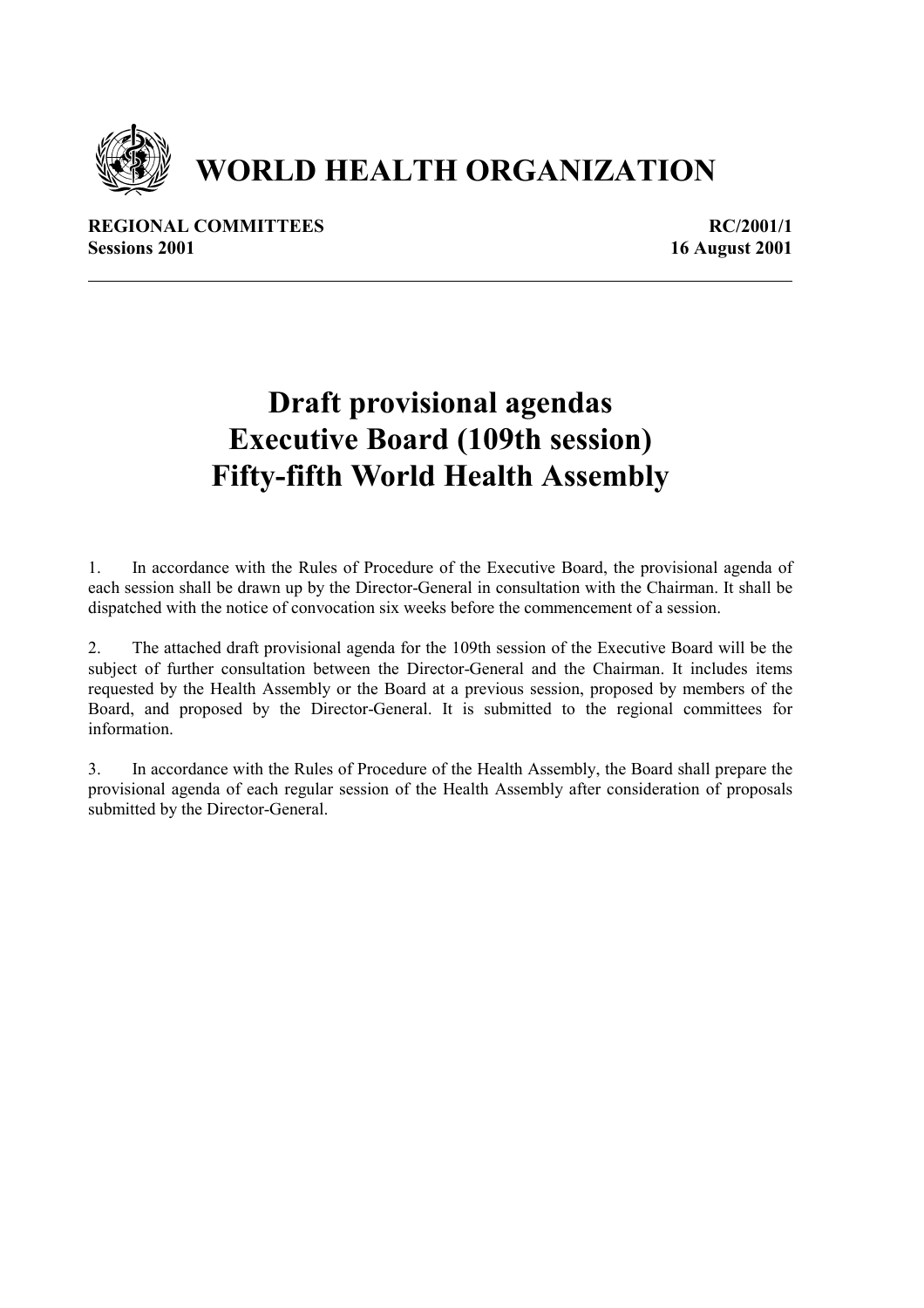

**EXECUTIVE BOARD** EB109/1 **109th Session Geneva, 14-21 January 2002**

## **Draft provisional agenda**

#### **1. Opening of the session and adoption of the agenda**

#### **2. Report by the Director-General**

• Discussion on issues raised

#### **3. Health strategy matters**

- 3.1 Intensifying the response to the conditions associated with poverty, including the Global AIDS and Health Fund
- 3.2 WHO's work with the private sector and civil society
- 3.3 Partnerships with nongovernmental health-care providers
- 3.4 Assessment of health systems' performance: report on peer review
- 3.5 WHO medicines strategy
	- Expanding access to essential drugs
	- Revised procedure for updating WHO's Model List of Essential Drugs
	- International Nonproprietary Names: revised procedure
	- Shortage of analgesics
- 3.6 Emerging issues in child health
- 3.7 Infant and young child nutrition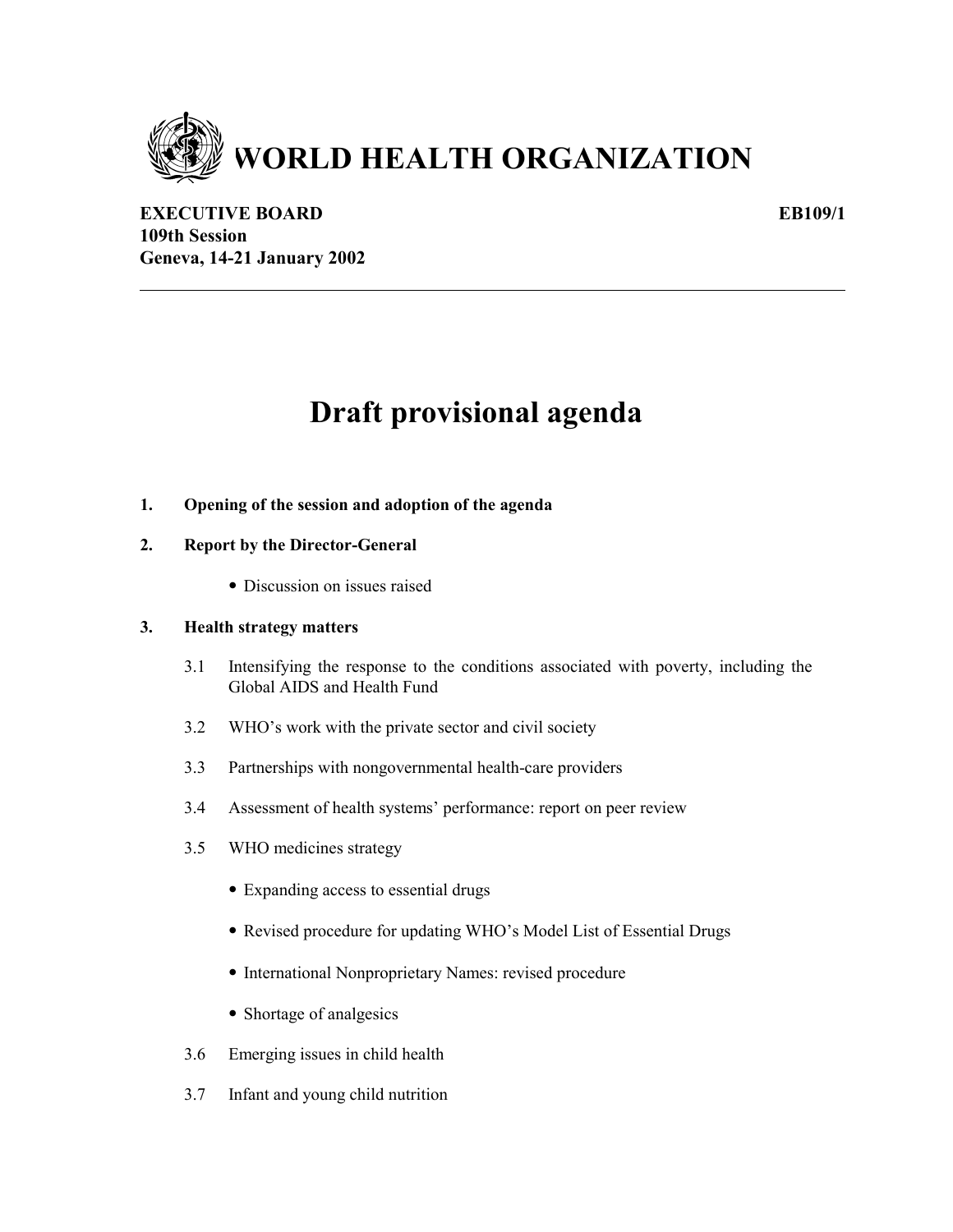- Childhood nutrition and progress in implementing the International Code of Marketing of Breast-milk Substitutes
- Global strategy for infant and young child feeding
- 3.8 Food safety and health
- 3.9 Physical activity and health
- 3.10 Violence and health
- 3.11 Dengue prevention and control
- 3.12 Smallpox eradication: destruction of variola virus stocks

#### **4. Programme and budget matters**

- 4.1 Meeting of Interested Parties, 2001
- 4.2 Priorities for the biennium 2004-2005

#### **5. Financial matters**

- 5.1 Assessed contributions
	- Status of collection
	- Assessments for 2003
- 5.2 Revolving and other long-term funds
- 5.3 Miscellaneous income
- 5.4 Amendments to Financial Regulations and Financial Rules [if any]

#### **6. Human resources**

- 6.1 Reform of human resources management
- 6.2 Statement by the representative of the WHO staff associations
- 6.3 Amendments to the Staff Rules [if any]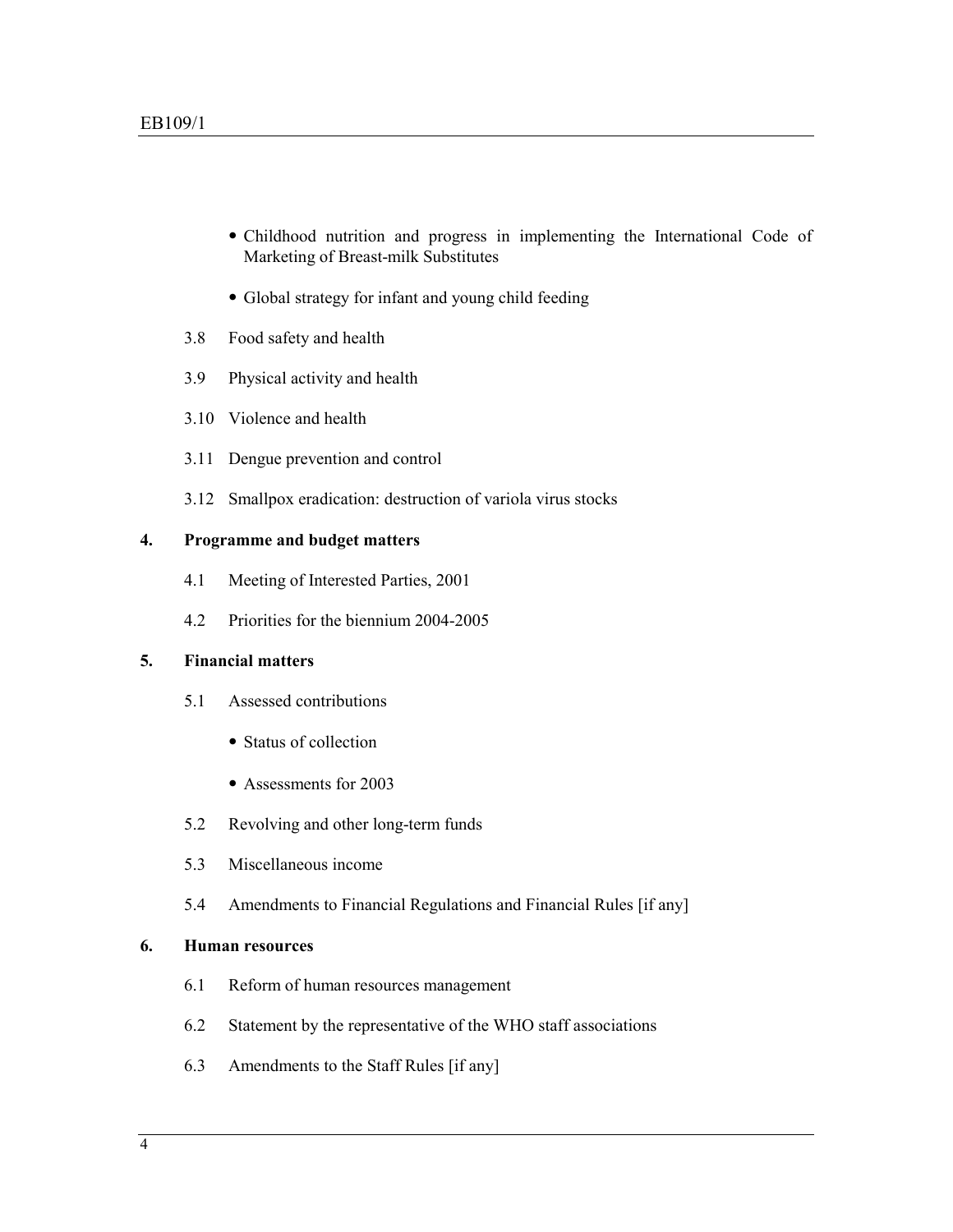#### **7. Other management matters**

- 7.1 Appointment of the Regional Director for the Eastern Mediterranean
- 7.2 Reports of the Executive Board Committees
	- Programme Development Committee
	- Administration, Budget and Finance Committee
	- Audit Committee
	- Nongovernmental organizations
	- Awards
- 7.3 Reports of the Joint Inspection Unit
- 7.4 Governing body matters
	- Review of working methods of the Executive Board
	- Future sessions

#### **8. Matters for information**

- 8.1 Report on meetings of expert committees and study groups (including report on appointments to expert advisory panels and committees)
- 8.2 Global Alliance for Vaccines and Immunization
- 8.3 Eradication of poliomyelitis
- 8.4 Global health-sector strategy for HIV/AIDS
- 8.5 Annual report on human resources

#### **9. Closure of the session**

 $=$   $=$   $=$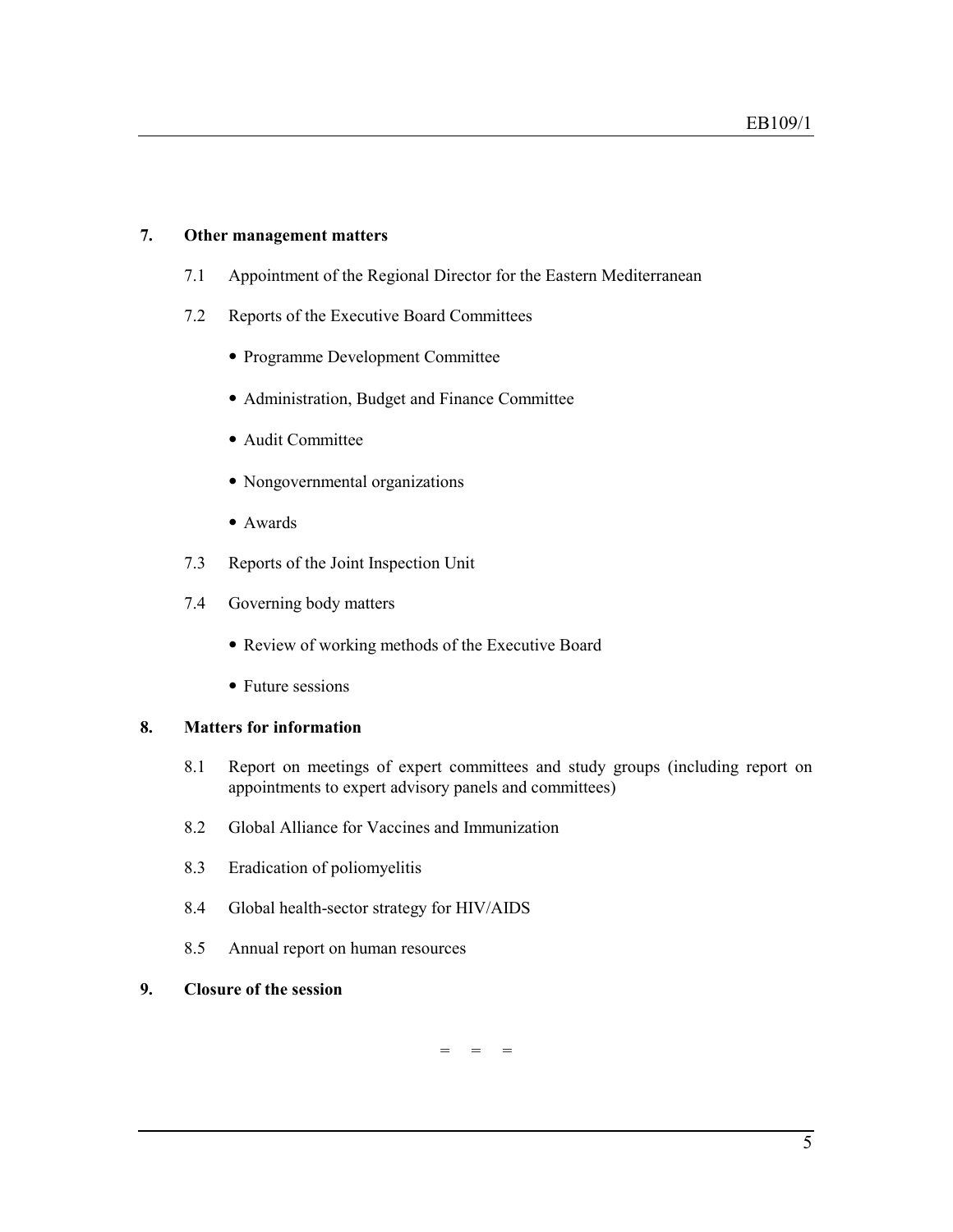### **EB109 draft provisional agenda Summaries of technical documents**

#### **3. Health strategy matters**

#### **3.1 Intensifying the response to the conditions associated with poverty, including the Global AIDS and Health Fund**

Based on WHO's contribution to the Third United Nations Conference on the Least Developed Countries (Brussels, 2001), the document will set out for the Board's consideration a framework of actions required both globally and nationally to tackle the major communicable diseases affecting the poor (HIV/AIDS, malaria and tuberculosis), and provide information on operationalizing the global fund for HIV/AIDS and health.

#### **3.2 WHO's work with the private sector and civil society**

The document will set out for review by the Board WHO's draft principles for collaboration with the private sector and civil society, to be discussed informally at the Board's retreat (November 2001).

#### **3.3 Partnerships with nongovernmental health-care providers**

The document will report on developments in the use of contractual and other arrangements between government and nongovernmental organizations, and examine country experiences in the light of the potential contribution of these arrangements to improving the performance of health systems. A draft resolution for the Board's consideration will set out guidance for the use of such arrangements.

#### **3.4 Assessment of health systems' performance: report of peer review**

The Board will be informed of the outcome of the peer-review process

#### **3.5 WHO medicines strategy**

• Expanding access to essential drugs

In response to resolution WHA54.11, the report, to be discussed informally at the Board's retreat (November 2001), will cover current activities to expand access to essential drugs, including opioid analgesics, such as those concerning drug pricing, sustainable financing of medicines, reliable systems of drug supply, and the prequalification of drugs related to HIV/AIDS.

• Revised procedure for updating WHO's Model List of Essential Drugs

The document will set out for the Board's endorsement the revised procedure for updating the Model List, which issues from an extensive review process and was examined at the Meeting of Interested Parties, 2001.

• International Nonproprietary Names: revised procedure

The document will contain, for the Board's adoption, the updated procedure for selecting recommended INN, amended in order to establish both a procedure for handling objections to proposed INN and rules for substituting previously recommended INN.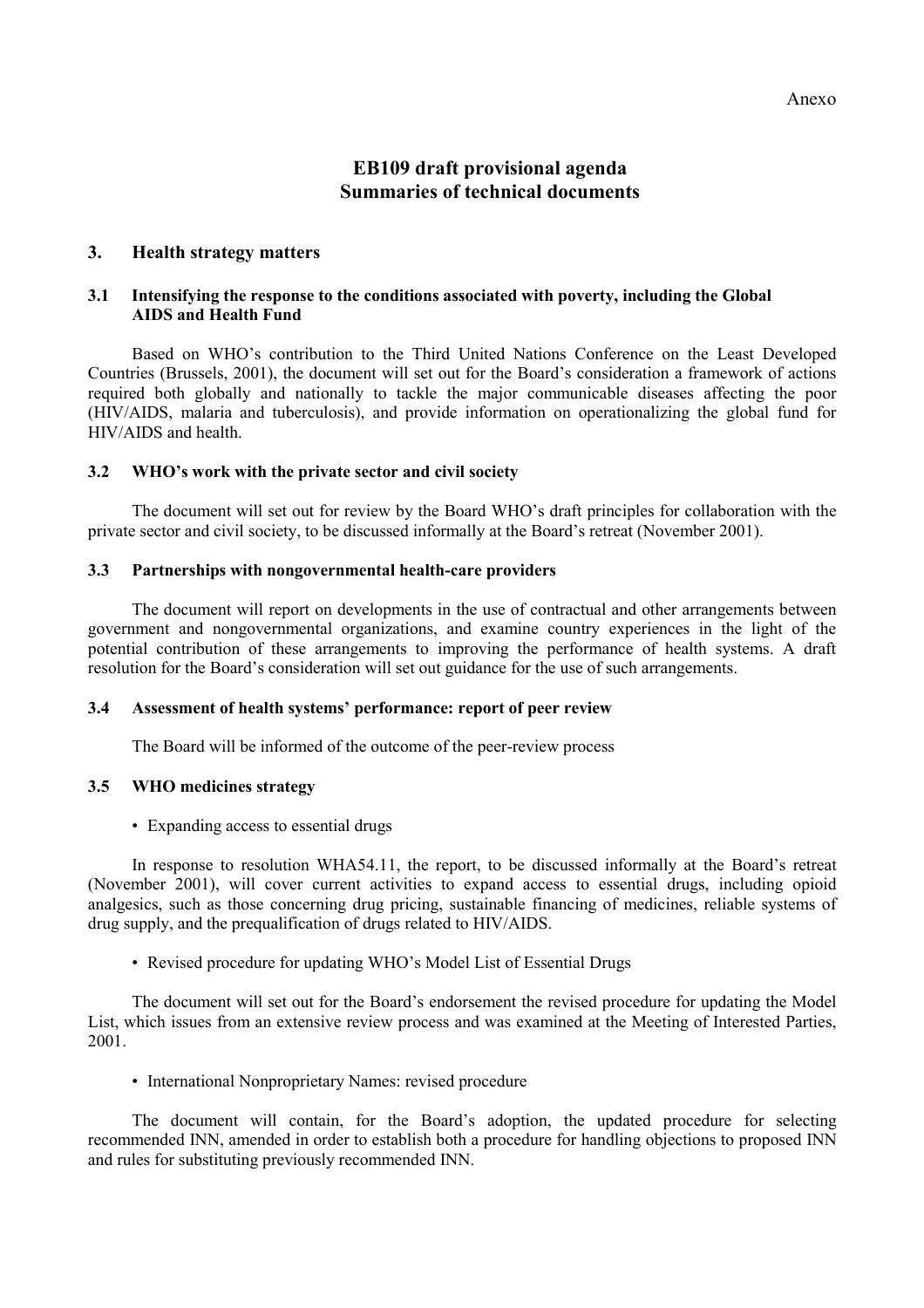#### **3.6 Emerging issues in child health**

The document will set out WHO's priorities for child health in the light of the United Nations General Assembly special session on children (September 2001). It will introduce, for the Board's recommendations, WHO's draft strategy on the health of children and adolescents, and, for its endorsement, the WHO/UNICEF global strategic plan to reduce deaths from measles.

#### **3.7 Infant and young child nutrition**

• Childhood nutrition and progress in implementing the International Code of Marketing of Breastmilk Substitutes

In accordance with resolution EB97.R13, a comprehensive report on childhood nutrition and on progress in implementing the International Code will be provided to the Board.

• Global strategy for infant and young child feeding

In response to resolution WHA54.2, the final version of the draft global strategy will be set out for the Board's consideration

#### **3.8 Food safety and health**

The final version of the draft global strategy for food safety, reviewed by Member States and incorporating their comments, will be set out for the Board's endorsement.

#### **3.9 Physical activity and health**

In view of the increasing interest of Member States in the promotion of physical activity to help prevent noncommunicable diseases, the document will provide information on the rationale, strategy and timetable for building up work in this area, for the Board's comment and recommendations.

#### **3.10 Violence and health**

The document will contain a summary of the first "World report on violence and health", to be issued during 2002. The Board's comments will provide the basis for WHO's policy and future action on the prevention of violence.

#### **3.11 Dengue prevention and control**

The document will draw attention to the increasing spread, incidence and severity of dengue fever and dengue haemorrhagic fever. In view of the need for more effective measures for surveillance, prevention and control, a draft resolution for the Board's consideration will call for increased commitment and resources, the strengthening of health systems' capacity, and the development of new tools and strategies.

#### **3.12 Smallpox eradication: destruction of variola virus stocks**

In response to resolution WHA52.10, the report will inform the Board of progress in the research programme on the smallpox virus. A draft resolution for the Board's consideration will be based on the proposals made for the date of final destruction of the remaining stocks of variola virus by the group of experts established by virtue of the resolution.